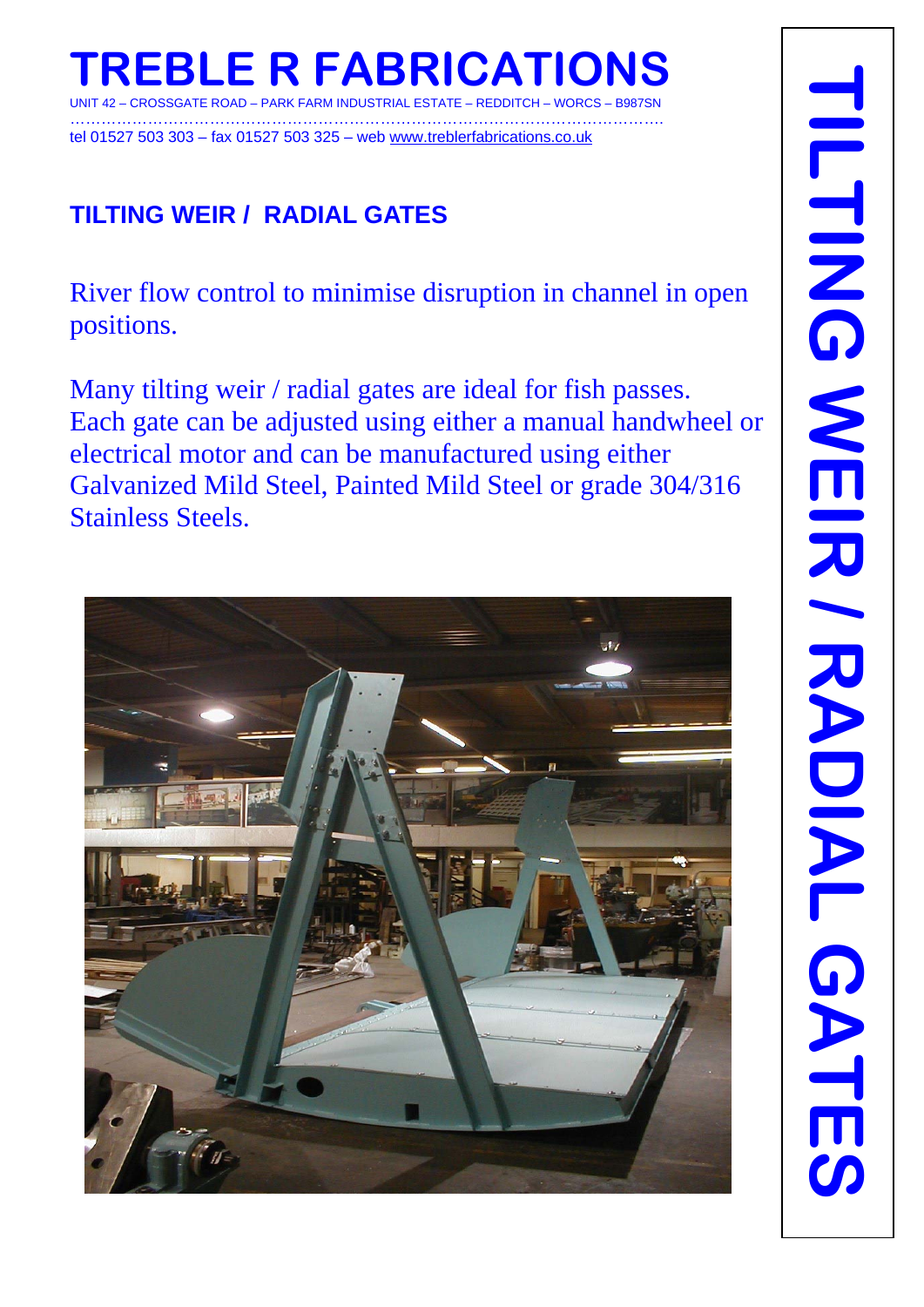#### **Tilting Weir / Radial Gates**

| <b>Operating Duty</b>  |                            |
|------------------------|----------------------------|
| Application:           | Flow control and isolation |
| Type of Mounting:      | Side and invert rebates    |
| Type of Media:         | <b>Water and Sewage</b>    |
| <b>Operating Head:</b> | Up to top of door          |
| Direction of Flow:     | On & Off-seat              |
|                        |                            |

## **Options**

| Mounting:          | Side wall mounted in channel    |
|--------------------|---------------------------------|
| <b>Stem Types:</b> | Rising stem only                |
| Size Range:        | Any size from 1000mm to 2000mm  |
|                    | in square or rectangular format |

### **Applicable Standards**

 BS 7775: 1995, Specification for general purpose penstocks

### **Construction Materials**

| ŤЕ.                   | <b>DESCRIPTION MATERIAL</b> |                                   |
|-----------------------|-----------------------------|-----------------------------------|
|                       | Frame                       | Mild Steel, BS 4360 Gr 43A        |
|                       |                             | Stainless Steel, BS 970 Gr 304    |
|                       |                             | Stainless Steel, BS 970 Gr 316    |
| $\mathcal{D}_{\cdot}$ | Door                        | Mild Steel, BS 4360 Gr 43A        |
|                       |                             | Stainless Steel, BS 970 Gr 304    |
|                       |                             | Stainless Steel, BS 970 Gr 316    |
| 3                     | Seals                       | Neoprene                          |
| 4                     | <b>Invert Seals</b>         | Neoprene                          |
| 5                     | <b>Stem</b>                 | Stainless Steel, BS 970 Gr 304    |
|                       |                             | Stainless Steel, BS 970 Gr 316    |
| 6                     | Fasteners                   | Stainless Steel, BS 6105, Gr A4   |
|                       | <b>Operating Gear</b>       | <b>See Operating Gear Section</b> |